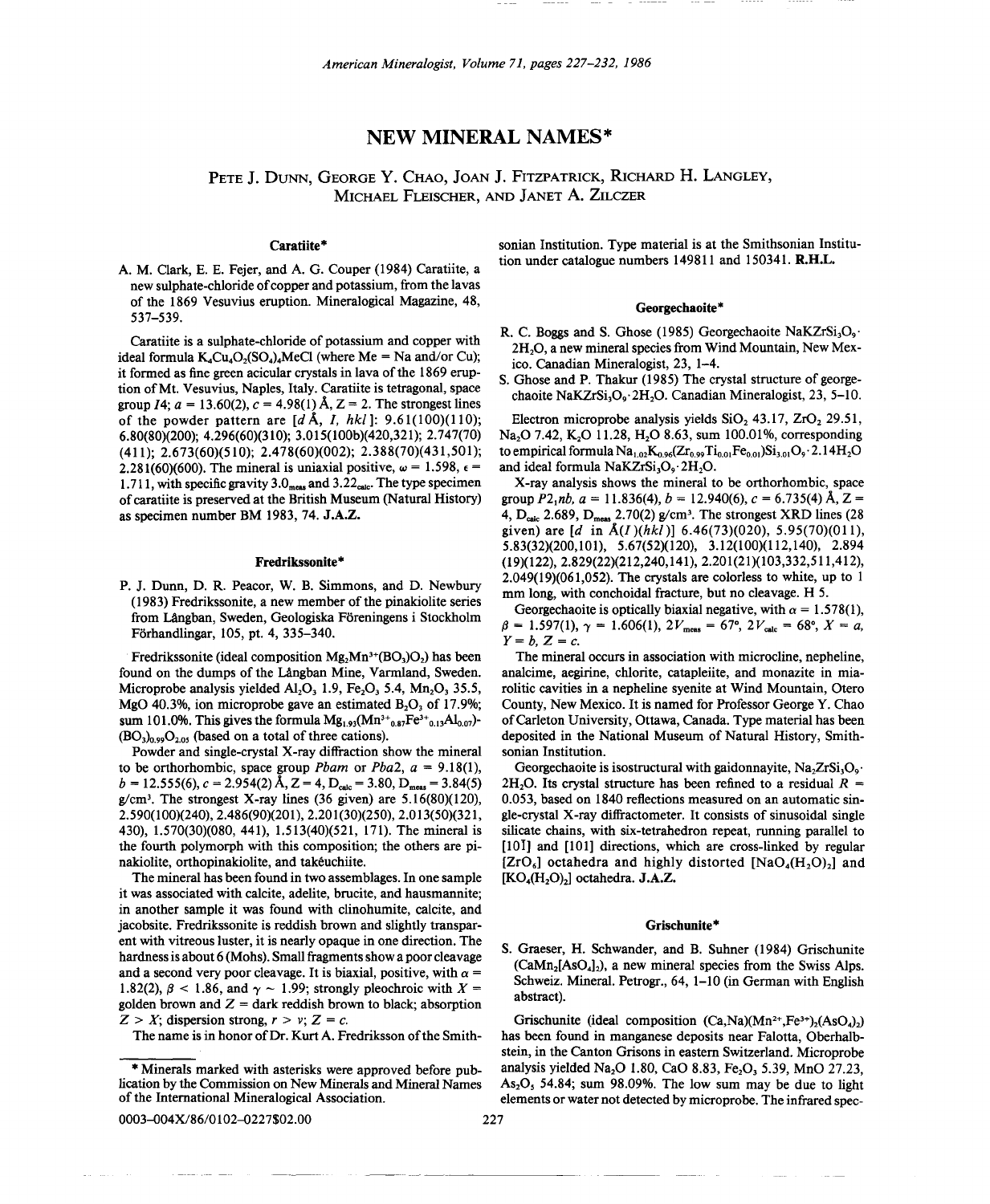trum gave typical arsenate absorptions at  $850$  and  $777$  cm<sup>-1</sup> and only weak bands thought to be due to adsorbed water at 3420 and 1630 cm-I.

Powder and single-crystal X-ray diffraction show the mineral to crystallize in the orthorhombic space group  $Pcab$ ,  $a = 12.913(6)$ ,  $b = 13.48(1)$  and  $c = 12.076(6)$  Å,  $Z = 12$ ,  $D_{\text{calc}} = 3.99$ ,  $D_{\text{meas}} =$ 3.8(2)  $g/cm^3$ . The strongest X-ray lines (22 given) are 3.617(70)(320,032), 3.150(90)(141,232), 3.015(80)(004), 2.943 (60)(042,014),2.839(100)(421,402).

The mineral is found with brandtite, sarkinite, Mn-berzeliite, tilasite, and various other manganese- and arsenic-rich minerals. It is formed by alteration of sarkinite, with which it is often intergrown. It occurs as dark red-brown crystals (up to I mm), anhedral grains, and lathlike crystals (elongated along b). The Vickers hardness is 450-550 kp/mm2 (about 5 Mohs). The cleavage is perfect along (010), the luster is vitreous, and the streak is yellow red to yellow brown (lighter than the mineral).  $2V$  is approximately  $+40-50^\circ$ . The indices of refraction are  $\alpha = 1.784$ ,  $\beta = 1.785$ ,  $\gamma = 1.790$  (all  $\pm 0.003$ ). It is pleochroic with *X* = yellow green  $(X||b)$ ,  $Y =$  yellow brown  $(Y||a)$ , and  $Z =$  dark red brown (Z||c); absorption  $Z \cong Y \gg X$ ; dispersion  $R \ll v$ . **R.H.I**.

#### Gupeiite,\* Xifengite\*

Yu Zuxiang (1984) Two new minerals gupeiite and xifengite in cosmic dusts from Yanshan. Acta Petrologica Mineralogica et Analytica, 3, 231-238 (in Chinese with English abstract).

#### *Gupeiite*

The average of five electron microprobe analyses, using pure metals as standards, gave Fe 84.8, Ni 0.8, Mn 0.70, Si 14.1, sum 100.3%, corresponding to  $Fe_{2.971}Ni_{0.027}Mn_{0.023}Si_{0.979}$  or ideally Fe<sub>3</sub>Si.

The X-ray powder diffraction pattern of the cubic mineral is identical to that of the ordered synthetic phase  $\alpha'$ -Fe<sub>3</sub>Si (PDF 11-616). The space group, by analogy to  $\alpha'$ -Fe<sub>3</sub>Si, is *Fm3m*, with  $a = 5.670(5)$  Å,  $Z = 4$ . The strongest X-ray lines are (16 given, including 6  $\beta$ -lines) 3.26(30)(111), 2.83(30)(200), 2.00(90)(220), 1.706(20)(311), 1.415(60)(400), 1.156( 100)(422), 1.003(70)(440).

The mineral is steel gray with black streak and metallic luster. It is brittle and strongly magnetic. It has no cleavage.  $D_{\text{calc}}$  7.15, VHN (50-100) 494-514 kg/mm<sup>2</sup>. Under reflected light the minerai is grayish white with a yellow tint. It is isotropic with no internal reflection. Reflectances in air are (Amm, *R%)* 402, 48.4; 439,48.4; 480, 51.0; 495, 51.2; 546, 53.5; 590, 53.4; 624, 53.9; 644, 54.0; 657, 54.3.

## *Xifengite*

The average of three electron microprobe analyses, using pure metals as standards, gave Fe 75.5, Ni 0.3, Mn 0.2, Si 23.7, sum 99.7%, corresponding to  $Fe_{4.905}Ni_{0.018}Mn_{0.014}Si_{3.062}$  or ideally Fe,Si<sub>3</sub>.

The X-ray powder diffraction pattern is similar to that of synthetic  $Fe<sub>5</sub>Si<sub>3</sub>$  (PDF 11-615) but is indexed on the basis of the hexagonal  $P6_3/mcm$  cell of Mn<sub>5</sub>Si<sub>3</sub> (PDF 3-1039) with  $a = 6.759(5)$  $c = 4.720(5)$  Å, Z = 2. The strongest X-ray lines are (30 given) 2.21(60)(210), 2.00(100)(211), 1.94(80)(300), 1.92(80)(112), 1.375(50)(222), 1.282(80)(213), 1.244(50)(402), 1.050(60)(510), 1.042(50)(214), 1.010(50)(304).

The mineral is steel gray with black streak and metallic luster. It is brittle and strongly magnetic. It has no cleavage.  $D_{\text{calc}}$  6.45, VHN(50) 633-694 kg/mm<sup>2</sup>. Under reflected light the mineral is gray with a yellow tint. It is moderately anisotropic from bluish gray to pale brown. Pleochroism is absent. Reflectances in air are ( $\lambda$ mm, R<sub>1</sub>%, R<sub>2</sub>%) 402, 38.3, 37.9; 439, 38.4, 38.9; 480, 40.1, 39.8; 495, 42.0, 40.4; 546, 44.1, 43.0; 590, 46.2, 44.9; 624, 47.6, 44.7; 644, 45.3, 44.2; 657, 45.9, 45.3.

Both gupeiite and xifengite occur as cores of spheres 0.1-0.5 mm in diameter in placersin the Yanshan area, People's Republic of China. The spheres are composed of an outer shell of magnetite, wuestite, and maghemite, an inner shell of kamacite and taenite, and a core of either gupeiite or xifengite. Hongquiite (originally reported as TiO, Am. Min., 61,184-185,1976, but new data gave TiC) is often found in cores with gupeiite. The surface characteristics and the minerals present indicate the spheres to be extraterrestrial in origin. The names are for the eastern passageways, Gupeikou and Xifengkou, of the Great Wall. Type materials are preserved at the Institute of Geology, Chinese Academy of Geological Sciences, Beijing. G.Y.C.

## Inaglyite\*

N. S. Rudashevskii, A. G. Mochalov, V. D. Begizov, Yu. P. Men'shikov, and N. I. Shumskaya (1984) Inaglyite, Pb- $Cu<sub>3</sub>(Ir, Pt)<sub>8</sub>S<sub>16</sub>$ , a new mineral. Zapiski Vses. Mineralog. Obshch., 113, 712-717 (in Russian).

Seven electron microprobe analyses gave Ir 38.7-50.5, Pt 11.5- 21.1, Rh 0-2.54, Pb 8.39-9.15, Cu 6.69-7.36, Ni 0-0.08, S 19.7- 21.4, sum 98.23–100.5, corresponding to  $PbCu<sub>3</sub>(Ir, Pt)<sub>8</sub>S<sub>16</sub>$ , with Pb 1.00-1.12, (Cu 2.65-2.87, Fe 0.12-0.52, Ni 0-0.03), (Ir 5.00- 6.32, Pt 1.38-2.66, Rh 0-0.63), S 15.58-16.18.

X-ray data showed the mineral to be hexagonal, space group *P6/m, P6, P6/mmm, P622, or P62m, a* = 7.03 $\pm$ 0.01, *c* =  $16.44 \pm 0.01$  Å. The strongest X-ray lines (26 given) are 5.7(9)(0111), 2.98(10)(0004,0113), 2.438(8)(0224), 1.753(7). (1236,0119). The mineral is closely related to konderite.

Color steel gray, luster metallic. Weakly anisotropic, no internal reflections. Cleavage in 2 directions. Brittle. Hardness 347- 726, average 575 kg/mm<sup>2</sup>. Reflectances are given at 16 wavelengths (nm, %): 420, 42.8, 41.6; 520, 41.6, 40.1; 580, 42.2, 40.2; 640, 42.7, 40.6; 700, 43.2, 41.4.

Inaglyite occurs as inclusions in isoferroplatinum from the Inagli alkalic-ultramafic massif, Yakutia. It forms irregular grains up to 150  $\mu$ m, in intergrowth with erlichmanite, rarely with  $Cu(Ir,Pt), S<sub>4</sub>;$  also occurs as a rim around iridosmine and laurite that are included within isoferroplatinum.

The name is for the locality. Type material is at the Museum of the Leningrad Mining Institute. M.F.

## Kipushite\*

P. Piret, M. Deliens, and J. Piret-Meunier (1985) Occurrence and crystal structure of kipushite, a new copper-zinc phosphate from Kipushi, Zaire. Can. Mineral., 23, 35-42.

The crystal structure of the new mineral kipushite was determined to an *R* value of 0.05. It is monoclinic,  $P2<sub>1</sub>/c$  with  $a =$ 12.197(2),  $b = 9.156(2)$ ,  $c = 10.667(2)$  Å, and  $\beta = 96.77(2)$ ° (Z = 4). The six strongest reflections observed in the X-ray powder pattern (38 were observed) are *(d,I/Io, hkl) 4.03(100)(300,* 121), 2.554(90)(132), 2.970(60)(321,130), 1.53 I(60b)(723, 136, 036,060), 12.2(50)(100), 3.386(50)(122,221,311).

The average of 14 microprobe analyses on two different grains vielded CuO 43.0, ZnO 24.4, P<sub>2</sub>O, 20.9, H<sub>2</sub>O 11.1 (water determined by TGA), totalling 99.4 wt.%. This was interpreted as the ideal formula  $(Cu,Zn)_{6}(PO_{4})_{2}(OH)_{6} \cdot H_{2}O$ . The TGA curve shows continuous loss of water between 320 and 450°C. The Cu:Zn ratio is not fixed and was seen to vary between 2.6:1 and 1.1:1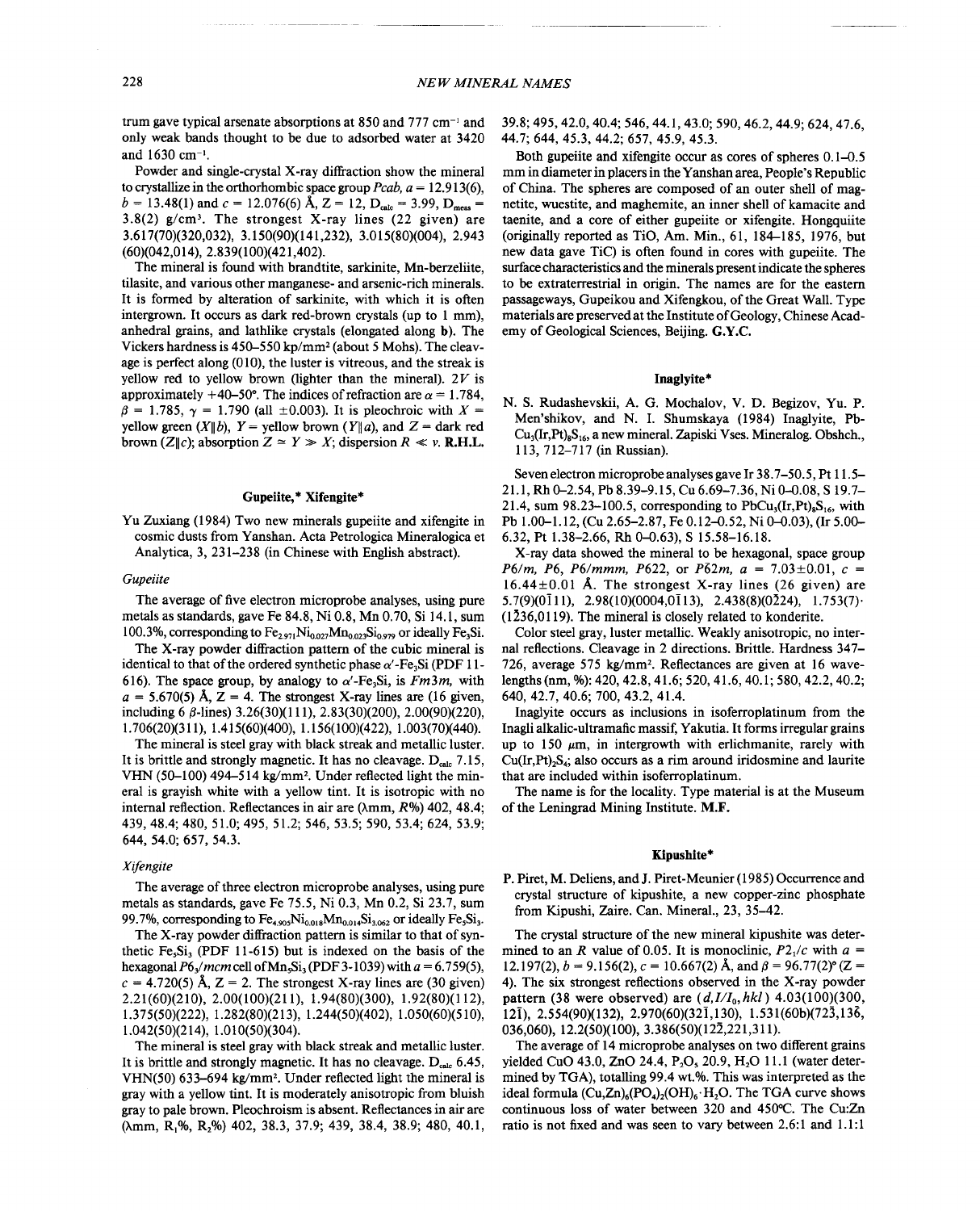in the grains analyzed. The calculated compatibility index was in the "superior" category.

Kipushite occurs as elongate aggregates of emerald-green prismatic crystals up to 3 mm in length in the oxidation zone of the Kipushi deposit in southern Shaba, Zaire. Common forms observed were  $\{111\}, \{102\}, \{01\overline{2}\}, \text{and } \{11\overline{1}\}.$  The mineral is transparent to translucent with a vitreous luster, no distinct cleavages, and an uneven fracture. The Moh's hardness is approximately 4, with  $D_{\text{meas}} = 3.8$ ,  $D_{\text{calc}} = 3.904$  g/cm<sup>3</sup>. Optically it is biaxial negative with a small  $2V (2V_{\text{calc}} = 23^{\circ})$ ;  $\alpha = 1.693(2)$  (colorless);  $\beta = 1.738(2)$  (blue), and  $\gamma = 1.740(2)$  (bright blue) in sodium light. The sign of elongation and optical orientation were not determined.

Kipushite occurs in association with pseudomalachite, malachite, hemimorphite, pyromorphite, veszelyite, vauquelinite, libethenite, quartz, and iron oxides. The holotype specimen is registered at the Musee royal de l'Afrique central (Spec. No. 14.026). The name is for the Kipushi deposit, Zaire. J.F.

#### Konderite\*

N. S.Rudashevskii, A. G. Mochalov, N. V. Trubkin, A. 1.Gorshkov, Yu. P. Men'shikov, and N. 1. Shumskaya (1984) Konderite, PbCu<sub>3</sub>(Rh,Pt,Ir)<sub>8</sub>S<sub>16</sub>, a new mineral. Zapiski Vses. Mineralog. Obshch., 113, 703-712 (in Russian).

Ten electron-microprobe analyses gave (range and average): Rh 13.7-14.8, 14.2; Pt 23.9-26.6, 25.2; Ir 18.2-20.0, 19.2; Pb 8.78-9.94,9.53; Cu 7.33-8.93, 8.25; Fe 0.24-0.35, 0.28; Ni 0.26- 0.44,0.38; S 23.5-23.9, 23.7; sum 99.50-101.88, 100.74%. The average corresponds to the formula  $Pb_{1.00}(Cu_{2.81}Ni_{0.14}Fe_{0.11})_{3.05}$ - $(Rh_{2.99}Pt_{2.80}Ir_{2.16})_{7.95}S_{16.00}$ 

X-ray study shows the mineral to be hexagonal, space group *P6/m, P6, P6/mmm, P622, or P62m,*  $a = 7.024 \pm 0.02$ ,  $c =$  $16.48\pm0.02$  Å. The strongest X-ray lines (25 given) are 2.98(10)(0221), 2.85(5)(0222), 2.459(9)(0224), 1.763(10)(1236), 1.715(5)(2242). The mineral is closely related to inaglyite.

Konderite occurs as inclusions in Pt-Fe solid solution (Pt 84- 85, Fe 7.9-8.1%) in the Konder alkali-ultramafic massif, Aldan Shield, Siberia, USSR, associated with erlichmanite. Reflectances (%) are given at 16 wavelengths (nm): 420, 45.1, 43.3; 520,44.8, 42.5; 580, 45.8, 43.4; 640, 46.6, 44.2; 700, 47.4, 45.0. Hardness 372-793, ave. 592 kg/mm2. Brittle. Color steel gray, luster metallic. No internal reflections. Cleavage in two directions average. Brittle.

The name is for the locality. Type material is at the Museum of the Leningrad Mining Institute. M.F.

# Lonecreekite, \* Sabieite, \* **and** Clairite\*

J. E. J. Martini (1983) Lonecreekite, sabieite, and clairite, new secondary ammonium ferric-iron sulphates from Lone Creek Fall Cave, near Sabie, Eastern Transvaal. Ann. Geol. Surv. S. Aft., 17, 29-34.

#### *Lonecreekite*

Chemical analysis of lonecreekite yielded  $Fe<sub>2</sub>O<sub>3</sub>$  13.04, Al<sub>2</sub>O<sub>3</sub> 1.69, K<sub>2</sub>O 0.02, (NH<sub>4</sub>)<sub>2</sub>O 5.34, SO<sub>3</sub> 33.49, H<sub>2</sub>O 45.60, insoluble in HCl 0.77, sum 99.95, corresponding to empirical formula,  $(NH_4)_{0.99}$ (Fe<sub>0.79</sub>Al<sub>0.16</sub>)<sub>20.95</sub>S<sub>2.03</sub>O<sub>8</sub>·12.25H<sub>2</sub>O and ideal formula,  $NH_4Fe(SO_4)_2 \cdot 12H_2O$ . The mineral is cubic, probable space group *Pa3,* with  $a = 12.302$  Å,  $Z = 4$ ,  $D_{meas}$  1.693 g/cm<sup>3</sup>,  $D_{calc}$  1.691 g/cm'. The strongest XRD lines (32 given) are *[d* in A, *I, hkl]:* 7.12(70)(111),5.505(50)(210), 5.027(25)(211),4.356(100)(220), 4.107(60)(221), 3.289(65)(321), 1.945(20)(620). Lonecreekite is colorless and transparent with vitreous luster, isotropic, and *n =* 1.483. The name is taken from the locality, Lone Creek Fall Cave.

## *Sabieite*

With composition Fe<sub>2</sub>O<sub>2</sub> 25.21, A<sub>1</sub>,O<sub>2</sub> 0.60, K<sub>2</sub>O 0.62, (NH<sub>4</sub>)<sub>2</sub>O 7.20, SO, 54.40, insoluble in HCl12.77, sum 100.80, sabieite has empirical formula,  $((NH_4)_{0.83}K_{0.04})_{20.87}$ (Fe<sub>0.94</sub>Al<sub>0.04</sub>)<sub>20.98</sub>S<sub>2.03</sub>O<sub>8</sub> and ideal formula,  $(NH<sub>4</sub>)Fe(SO<sub>4</sub>)<sub>2</sub>$ . This mineral is trigonal, possible space group *P*321,  $a = 4.822$ ,  $c = 8.1696$  Å,  $Z = 1$ . The strongest XRD lines (12 given) include 8.19(100)(001), 3.72(20)(10 1),2.409(30)(110), 1.392(20)(300). Sabieite is a white powder of thin platelets with parallel extinction. The name is for the town nearest the locality of occurrence, Sabie.

#### *Clairite*

Analysis of clairite gave Fe<sub>2</sub>O<sub>1</sub> 31.42, Al<sub>2</sub>O<sub>3</sub> 0.10, Mn<sub>2</sub>O<sub>3</sub> 1.23, Na<sub>2</sub>O 0.35, K<sub>2</sub>O 0.03, (NH<sub>4</sub>)<sub>2</sub>O 6.97, SO<sub>3</sub> 43.86, H<sub>2</sub>O 10.85, insoluble in HCl 4.41, sum 99.22, for an empirical formula,  $((NH_4)_{1.95}Na_{0.08})_{22.03}$   $(Fe_{2.87}Mn_{0.11}Al_{0.02})_{23.00}$   $(SO_4)_4$   $(OH)_{3.03}$   $\cdot$  2.8  $8H_2O$ , and an ideal formula,  $(NH_4)$ <sub>2</sub>Fe<sub>3</sub>(SO<sub>4</sub>)<sub>4</sub>(OH)<sub>3</sub> $\cdot$ 3H<sub>2</sub>O. Clairite is triclinic,  $a = 9.368$ ,  $b = 9.150$ ,  $c = 52.610$  Å,  $\alpha = 88.15^{\circ}$ ,  $\beta =$ 90°,  $\gamma = 118.36$ °,  $Z = 8$ ,  $D_{meas}$  2.31 g/cm<sup>3</sup>,  $d_{calc}$  2.32 g/cm<sup>3</sup>. Strong est of the 23 given XRD lines are 17.5(100)(003), 8.78(100)(006), 8.23(20)(100), 3.424(20)(228), 3.279(25)(0,0,16), 3.041 (20)(320). The color is yellow, and the (001) cleavage is perfect. Optically birefringent, clairite has parallel extinction with  $X \parallel c$ ,  $X =$  pale yellow, Z' = dark yellow and  $\alpha = 1.595$ ,  $\gamma = 1.607$ . The mineral is named after Mrs. Claire Martini, the author's wife.

## *Discussion*

--.-

The three minerals are of supergene origin and are formed by the oxidation of pyrite, which interacts with ammonia produced from the decay of organic matter. Lonecreekite is likely to crystallize from this solution if the pH is below one, and clairite if the pH value is around 2. Sabieite derives from the dehydration of lonecreekite. Type material of all three minerals is deposited in the Museum of the Geological Survey in Pretoria. J.A.Z.

#### Mammothite\*

D. R. Peacor, P. J. Dunn, G. Schnorrer-Kohler, and R. A. Bideaux (1985) Mammothite, a new mineral from Tiger, Arizona, and Laurium, Greece. Mineralogical Record, 16, 117- 120.

Microprobe analysis yielded  $AI<sub>2</sub>O<sub>3</sub>$ , 2.3, CuO 14.9, PbO 57.6,  $Sb_2O_3$ , 6.1, SO<sub>3</sub>, 7.7, Cl 5.7, H<sub>2</sub>O (by difference) 7.0, less  $O = Cl$ 1.3, sum 100.0%, corresponding to the empirical formula  $\text{Al}_{1.02}\text{Cu}_{4.22}\text{Pb}_{5.81}\text{Sb}_{0.94}\text{S}_{2.14}\text{Cl}_{3.62}\text{H}_{17.49}\text{O}_{26.38}$ , and the ideal formula  $AICu<sub>4</sub>Pb<sub>6</sub>Sb(SO<sub>4</sub>)<sub>2</sub>Cl<sub>4</sub>(OH)<sub>18</sub>.$ 

X-ray analysis indicates the mineral is monoclinic, space group *C2, Cm,* or *C2/m,*  $a = 18.89(3)$ ,  $b = 7.22(1)$ ,  $c = 11.31(2)$ Å  $\beta = 112.43(18)^\circ$ ,  $Z = 2$ ,  $D_{\text{calc}}$  5.25 g/cm<sup>3</sup>. The strongest XRD lines (28 given) are *[d* in *A(I/Io)(hkl)]:* 10.4(60)(001), 6.67(90)(110), 6.08(60)(11 $\bar{1}$ ), 4.72(80)(40 $\bar{1}$ ,31 $\bar{1}$ ), 3.05(90)(221), and 2.896 (100)(600,203).

Blue, with  $H = 3$ , cleavage on  $\{010\}$ , and vitreous luster, mam mothite is biaxial positive,  $\alpha = 1.868$ ,  $\beta = 1.892$ , and  $\gamma = 1.928$  $2V = 80^\circ$ . Pleochroism is moderate with varying hues of light blue; absorption is  $Z \leq Y \leq X$ .

The mineral occurs in association with anglesite and phosgenite at Tiger, Arizona, and with cerussite and phosgenite at Lau-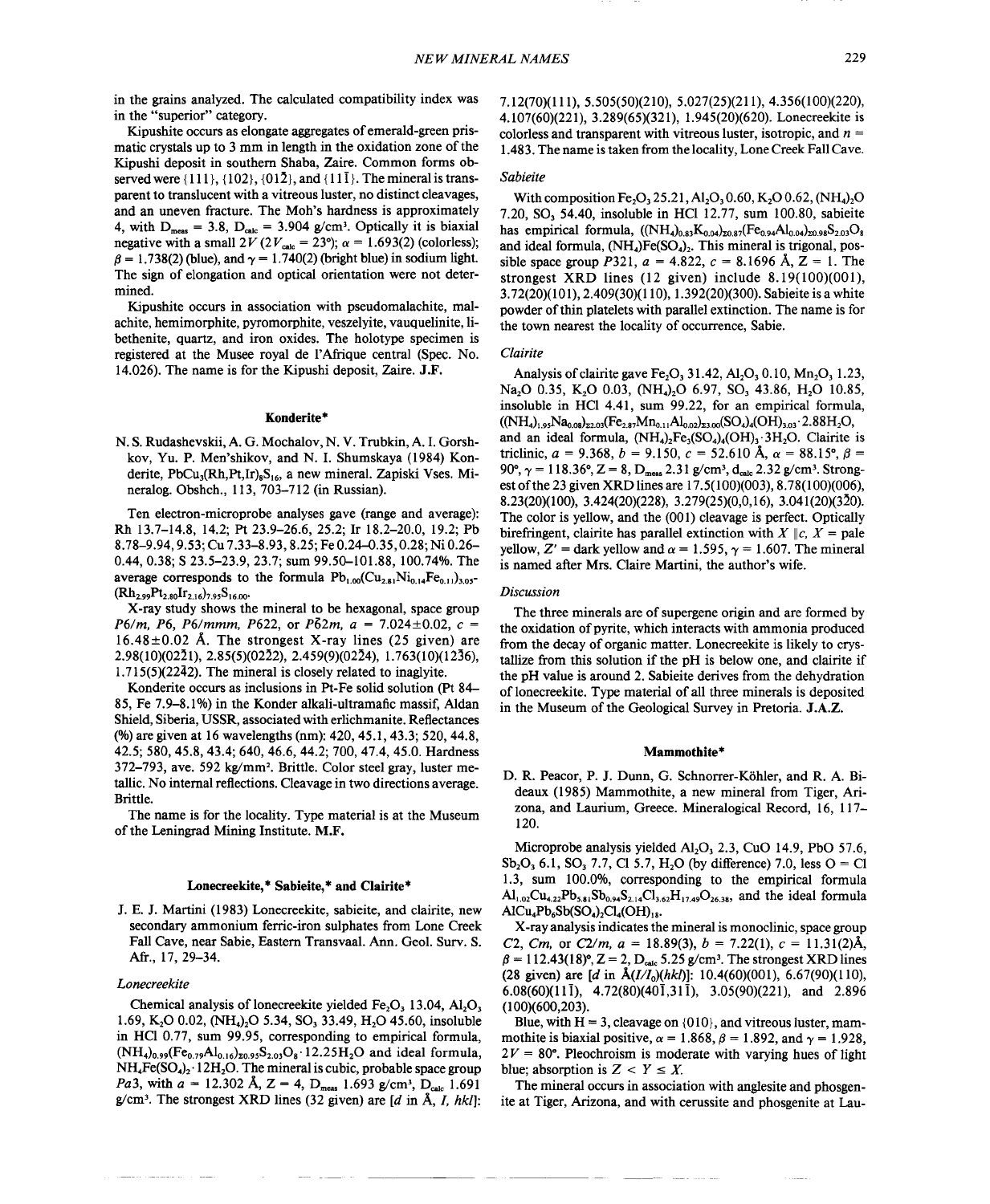rium, Attika, Greece. The name is for the Mammoth vein. Tiger. Arizona, and the town of Mammoth, Arizona. Type material has been deposited at the Smithsonian Institution and in the Mineralogical Museum of the University of Goettingen, West Germany. J.A.Z.

### Mannardite\*

J. D. Scott and G. R. Peatfield (1984) Mannardite,  $Ba_x(Ti_6V_2^{3+})O_{16}$ and redledgeite redefined as isostructural  $Ba<sub>x</sub>(Ti<sub>6</sub>Cr<sub>2</sub><sup>3+</sup>)O<sub>16</sub>$ . Geological Association of Canada/Mineralogical Association of Canada. Program with Abstracts, 9, 104.

Mannardite is tetragonal,  $I4_1/a$ , with  $a = 14.356$  and  $c = 5.911$ Å,  $Z = 4$ , and a hollandite-type structure. It is given, with the formula in the title, as the  $V^{3+}$  analogue of redledgeite. **P.J.D.** 

#### Ovelite\*

I. Kusachi, C. Henmi, and K. Henmi (1984) An oyelite-bearing vein at Fuka, the Town of Bitchu, Okayama Prefecture. J. Japan. Assoc. Min. Petr. Econ. Geol., 79, 267-275.

Chemical analysis of the mineral gave  $SiO<sub>2</sub> 35.3$ ,  $B<sub>2</sub>O<sub>3</sub> 4.8$ , Al<sub>2</sub>O<sub>3</sub> 0.3, CaO 41.2, Na<sub>2</sub>O 0.1, H<sub>2</sub>O(+) 16.7, H<sub>2</sub>O(-) 0.7, CO<sub>2</sub> 0.4, sum 99.5, corresponding to an empirical formula of  $0.99CaO$ .  $0.10B_2O_3.0.80SiO_2.1.25H_2O.$ 

The cell dimensions calculated from the X-ray diffraction data are  $a = 11.25$ ,  $b = 7.25$ , and  $c = 20.46$  Å. The strongest of the 18 given XRD lines include (d in  $\AA$ , I, hkl): 10.23(100)(002), 3.784(10)(204), 3.411(25)(006), 2.917(60)(222,206), 2.558(15)- $(008)$ , 2.046 $(13)(0,0,10;424)$ .

Oyelite from Fuka occurs as nearly parallel aggregates of acicular crystals with lengths of 1-3 mm. Associated minerals include bultfonteinite, scawtite, xonotlite, and calcite. The mineral is white in color with vitreous luster on the hand specimen and colorless in thin section. Its refractive indices are  $\alpha = 1.602$ ,  $\beta =$ 1.606, and  $\gamma = 1.613$ . H = 5. D<sub>meas</sub> = 2.62 g/cm<sup>3</sup>.

The mineral is named in honor of Dr. Jiro Oye, late professor of mineralogy of Okayama University. This mineral was previously reported and described as 10 Å tobermorite [Heller and Taylor (1956) H.M.S.O. London 37-38; Kusachi et al. (1980) J. Miner. Soc. Japan, 14, 314-322]. J.A.Z.

#### Sodium-pharmacosiderite\*

D. R. Peacor and P. J. Dunn (1985) Sodium-pharmacosiderite, a new analogue of pharmacosiderite from Australia, and new occurrences of barium-pharmacosiderite. Mineralogical Record. 16. 121-124.

Sodium-pharmacosiderite (ideal composition  $Na<sub>2</sub>(OH)[Fe<sub>4</sub><sup>3+</sup> -$ (AsO<sub>4</sub>)<sub>3</sub>(OH)<sub>4</sub>1·7H<sub>2</sub>O) has been found in Marda, Western Australia. Microprobe analysis yielded As<sub>2</sub>O<sub>3</sub> 39.5, Fe<sub>2</sub>O<sub>3</sub> 38.2, K<sub>2</sub>O 2.9, and Na<sub>2</sub>O 6.3%. Water was determined by the Penfield method to be 19.3%. This gives a sum of 106.2%. The high sum is thought to be due to  $H_2O$  loss during sample preparation and analysis. The above results were normalized to 100% (with 19.3% H<sub>2</sub>O) and give As<sub>2</sub>O<sub>3</sub> 36.7, Fe<sub>2</sub>O<sub>3</sub> 35.5, K<sub>2</sub>O 2.7 and Na<sub>2</sub>O 5.8%. On the basis of Fe = 4 atoms, this gives  $(Na_{1.68}K_{0.52})$  $Fe^{3+}_{4}(AsO<sub>4</sub>)<sub>2.87</sub>(OH)<sub>5.59</sub>·6.84H<sub>2</sub>O.$ 

Powder and single-crystal X-ray diffraction show the mineral to be cubic, space group  $P\bar{4}3m$ ,  $a = 8.012(1)$  Å,  $D_{calc} = 2.90$ ,  $D_{meas}$  = 2.79(4) g/cm<sup>3</sup>. The strongest X-ray lines (23 given) are

7.99(100)(100), 4.61(50)(111), 4.00(40)(200), 3.27(80)(211), 2.831(60)(220), 2.668(30)(221,300), 2.532(50)(310), 2.416(60)- $(311)$  and  $1.604(30)(500.430)$ .

The mineral is found with yellow pharmacosiderite, scorodite, arseniosiderite, and a yellow powdery member of the jarosite group in dissolution vugs in arsenopyrite. Quartz is present with the arsenopyrite. Sodium-pharmacosiderite is pale green. The mineral is brittle, showing an uneven fracture and very imperfect {001} cleavage (fracture and cleavage surfaces show a vitreous luster). The hardness is about 3 (Mohs). It is isotropic with an index of refraction of 1.705(4).

The name is in allusion to its composition and its relationship to pharmacosiderite. Type material is at the Smithsonian Institution. R.H.L.

### Tiptopite\*

J. D. Grice, D. R. Peacor, G. W. Robinson, J. van Velthuizen. W. L. Roberts, T. J. Campbell, and P. J. Dunn (1985) Tiptopite  $(L_i,K,N_a,C_a,\Box)_sBe_s(PO_a)_s(OH)_a$ , a new mineral species from the Black Hills, South Dakota, Canadian Mineralogist, 23, 43-46.

Tiptopite (ideal composition  $(L_i, K_i, Na, Ca, \Box)_{a}Be_{c}P_{c}O_{2d}(OH)_{a}$ ) has been found in the Tip Top mine located near Custer, South Dakota. Analysis by microprobe (for Ca, Al, P, Na, K, and Mn), by atomic absorption (for Be and Li), and by TGA (for H<sub>2</sub>O) yielded Li<sub>2</sub>O 4.5, Na<sub>2</sub>O 6.1, K<sub>2</sub>O 9.9, BeO 15.1, CaO 4.3, MnO 0.2,  $Al_2O_3$ , 0.3, P<sub>2</sub>O<sub>5</sub>, 55.1, and H<sub>2</sub>O 3.4%; sum 98.9%. This gives the formula  $(L_{2.68}K_{1.87}Na_{1.75}Ca_{0.68}Mn_{0.02})(Be_{5.38}P_{0.57}Al_{0.05})P_{6.00}O_{23.52}$  $[ (OH)_{3,37} (PO_4)_{0,35} ].$ 

Powder and single-crystal X-ray diffraction show the mineral to be hexagonal, space group  $P6_3/m$  or  $P6_3$ ,  $a = 11.655(5)$ ,  $c =$ 4.692(2) A, Z = 1, D<sub>meas</sub> = 2.65(2) g/cm<sup>3</sup>. The strongest X-ray lines (53 given) are:  $3.808(40)(120)$ ,  $3.652(40)(111)$ , 3.364(50)(030), 2.966(100)(121), 2.525(90)(040), 2.348(70)(002), 2.223(60)(041), 2.077(50)(231), 1.943(40)(330), 1.606(40)(142) and  $1.459(60)(161,440)$ . Structurally the mineral appears to be related to cancrinite, and the ideal composition is given in a format consistent with the cancrinite group.

The mineral is found in two different phosphate assemblages. In one of these it is associated with whitlockite, red and yellow montgomeryite, englishite, hurlbutite, red to orange roscherite, whiteite, robertsite or robertsite-mitridatite, fairfieldite, and fransoletite. In the other assemblage it is found with mitridatite, light brown to colorless montgomeryite, eosphorite-childrenite, hurlbutite, englishite, dark olive-green roscherite, whiteite, fairfieldite, whitlockite, and another new mineral. Both these assemblages are in the outer intermediate zone of a pegmatite. The zone contains microcline perthite, triphylite, quartz, and muscovite with minor beryl, albite, fluorapatite, elbaite, and columbitetantalite.

Tiptopite is found as divergent fascicles and radial sprays of colorless needles with vitreous luster. The crystals are 1 to 2.0 mm long and less than 0.1 mm wide, they are prismatic and sometimes have cavernous tubes at the ends. The mineral is brittle with no apparent cleavage and an uneven fracture. The hardness was not determined. It is not fluorescent. It is uniaxial positive with  $\omega = 1.551(1)$  and  $\epsilon = 1.559(1)$  (Na light  $\lambda$  589 nm).

The mineral is named for the locality. Cotype specimens are at the Smithsonian Institution, Washington, D.C., National Museum of Natural Sciences, Ottawa, Canada, and the Museum of Geology, South Dakota School of Mines, Rapid City, South Dakota. R.H.L.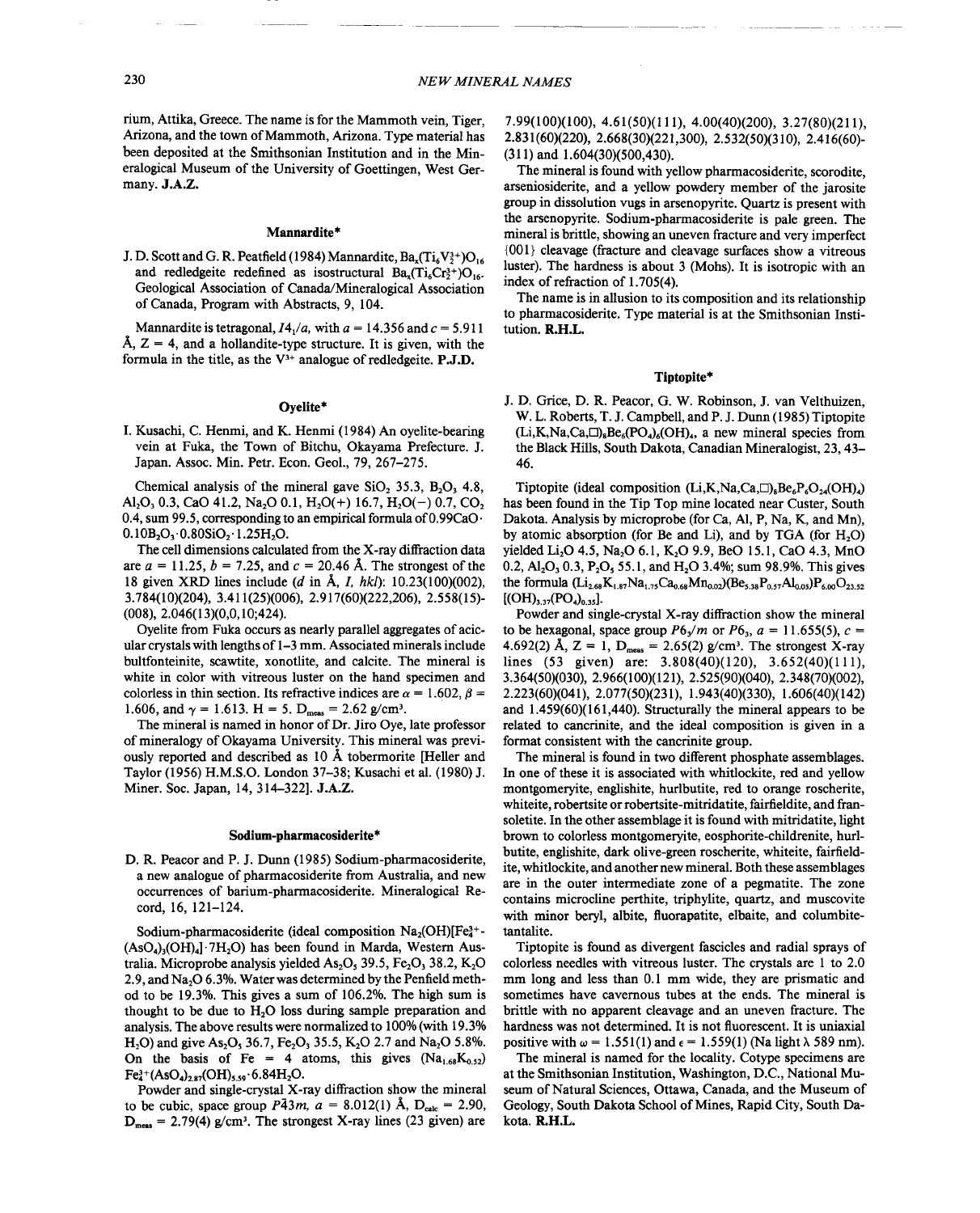#### Unnamed borate

P. J. Dunn, D. R. Peacor, W. B. Simmons and D. Newbury (1983) Fredrikssonite, a new member of the pinakiolite series from lAngban, Sweden. Geologiska Foreningeus i Stockholm Fordhandlinger, 105, pt. 4, 335-340.

Microprobe analysis of a specimen from Nordmark, Sweden, gave Al<sub>2</sub>O<sub>3</sub> 0.2, Fe<sub>2</sub>O<sub>3</sub> 3.9, Mn<sub>2</sub>O<sub>3</sub> 25.0, Sb<sub>2</sub>O<sub>3</sub> 9.6, MnO 24.9, MgO 20.9%. The mineral is apparently related to the pinakiolite group (based on powder X-ray data); because of this,  $B_2O_3$  was calculated to be 15.2%. This gives a total of 99.7%. The chemical formula is  $(Mg_{1,19}Mn_{0.81})(Mn_{0.73}^{3+2}Sb_{0.15}^{3+1}Fe_{0.11}^{3+}Al_{0.01})(BO_3)O_2$  based on  $\Sigma$  (Mg,Mn,Fe,Al,Sb) = 3 atoms.

Single crystal X-ray data of two crystals give different results. There is some variation along  $a^*$  while *b* and *c* ( $\simeq$  12.45 and  $\approx$  6.0 Å respectively) were well defined.

The mineral occurs as broken, thin bladed, black crystals in calcite. R.H.L.

#### Unnamed  $Cu(Ir,Pt)_{2}S_{4}$

N. S. Rudashevskii, A. G. Mochalov, V. D. Begizov, Yu. P. Men'shikov, and N. 1. Shumskaya (1984) Inaglyite, Pb-Cu<sub>3</sub>(Ir,Pt)<sub>8</sub>S<sub>16</sub>, a new mineral, Zapiski Vses. Mineralog. Obshch., 113, 712-717 (in Russian).

The mineral occurs in intergrowth with inaglyite as inclusions in isoferroplatinum in the Inagli Alkalic-ultramafic massif, Yakutia, U.S.S.R. Microprobe analysis gave Ir 40.5, Pt 22.6, Rh 2.23, Pb 0.33, Cu 9.70, Fe 0.55, Ni 0.08, S 22.7, sum 98.69%, corresponding to  $(Cu_{0.87}Fe_{0.06}Ni_{0.01})(Ir_{1.21}Pt_{0.66}Rh_{0.13})S_{4.00}$ .

#### *Discussion*

Perhaps related to malanite? M.F.

## Unnamed suifosalt

M. Innocenti, P. Lattanzi, and G. Tanelli (1984) Mineralogy and environment of formation of the Cu-Pb-Zn (Ag,Sb,As) mineralizations in the Niccioleta deposit. Rend. Soc. Ital. Mineral. Petrol. 39, 657-667 (in English).

Electron microprobe analysis gave Pb 35.9, Cu 11.6, Fe 7.6, As 1.0, Sb 19.5, S 23.3, sum 98.9%, corresponding to  $Pb_{2,15}$ - $Cu_{2.27}Fe_{1.69}Sb_{1.99}As_{0.17}S_{9.00}$ , or approximately  $Pb_2(Cu,Fe)_4(Sb,$ As)<sub>2</sub>S<sub>o</sub>. It occurs as a thin veinlet cutting a pyrite crystal in the Niccioleta deposit, Tuscany, Italy. Color in oil olive gray, resembling tetrahedrite; birefringence and anisotropy weak, no internal reflections. M.F.

#### New data Sabinaite

G. Y. Chao and X. Jieniang (1985) Sabinaite: a new occurrence and new data. Can. Mineral., 23,17-19.

A new occurrence of sabinaite at Mont St. Hilaire, Quebec, has allowed revision of the chemical formula, unit cell, and optics of this mineral.

Sabinaite is monoclinic, space group *C21c* or *Cc.* Cell parameters are  $a = 10.171(5)$ ;  $b = 6.623(4)$ ;  $c = 17.976(9)$  Å;  $\beta =$ 94.32(4)°. The six strongest reflections in the X-ray powder pattern, indexed from precession films, are  $(d, I/I_0, hkl)8.96(100)(002)$ , 3.251(50)(021),2.990(50)(006), 2.017(45)(421), 2.239(40)(225), and  $1.795(35)(00.10)$ . Utilizing this space group, the new cell,

and the previously published observed density of  $3.36$  g/cm<sup>3</sup> (Can. Mineral., 18, 25-29) a new chemical formula was determined based on 8 oxygen equivalents  $(Z = 4)$  rather than the original 33 oxygen atoms  $(Z = 8)$ . Electron microprobe analysis of the new material yields ZrO,  $40.64$ , HfO,  $0.45$ , TiO,  $10.91$ , Na<sub>2</sub>O 19.53, CaO 0.02, and CO<sub>2</sub> (calc.) 27.56, for an analytical total of 99.11 wt.%, and an analytical formula of  $Na<sub>4.02</sub>(Zr<sub>1.90</sub>Hf<sub>0.0</sub>)$ - $(T_{10.87}Zr_{0.12})O_4(CO_3)$ . The new ideal formula is  $Na_4Zr_2TiO_4(CO_3)$ .  $D_{\text{calc}}$  = 3.48 g/cm<sup>3</sup>. The compatibility indices for both the Mont St. Hilaire material and the original material recast to the new cell and formula are excellent to superior.

The new material is optically biaxial positive with *ns*  $\alpha$  = 1.720(2);  $\beta = 1.79(1)$ ;  $\gamma_{\text{calc}} = 1.90$  and  $2V_{\text{meas}} = 82(1)$ ° in sodium light. Optical orientation is  $Y = b$ ,  $X \Delta c = 13^{\circ}$  in the obtuse  $\beta$ . Dispersion is moderate with  $r > v$ .

Sabinaite at Mont St. Hilaire occurs in crystals tabular on (001) and slightly elongated on a. Forms present include {00l}, {01O}, {IOO}, and {1I0}. The morphology indicates the presence of a center of symmetry and therefore,  $C2/c$  is the more probable space group. Cleavage is perfect on  $\{001\}$  and distinct on  $\{010\}$ . J.F.

#### Sahlinite

R. C. Rouse and P. J. Dunn (1985) A re-examination ofsahlinite from LAngban, Sweden. Neues Jahrb. Mineral, Mh. 3, 127- 131.

Sahlinite  $[Pb_{14}(AsO_4)_2O_9Cl_4]$  from Langban, Sweden has been re-examined, yielding unit cell parameters and space group information. It is monoclinic, space group *Cc* or  $C2/c$  with  $a =$ 12.710(13),  $b = 22.498(8)$ ,  $c = 11.360(9)$  Å and  $\beta = 118.99(3)^{\circ}$  $D_{calc}$  8.096,  $D_{meas}$  8.00.  $Z = 4$ . The presence of a strong tetragonal subcell having space group *1422, 142m, I4mm* or *I41mmm* and parameters A<sub>1</sub> = 3.89, A<sub>2</sub> = 4.04, C = 22.50 Å,  $\alpha = \beta = 90^{\circ}$  and  $\gamma = 90.5^{\circ}$  was noted. The pseudo-fourfold axis of the tetragonal cell coincides with the twofold axis of the monoclinic supercell. The six strongest X-ray lines (39 are given) are  $3.011(10)(352)$ , 2.946(10)(152,222), 2.814(9)(080), 2.249(7)(0.10.0), 1.985(5)(535) and 1.754(8)(285,065,0'12.2,392) (d(A), *I, hkl).* Powder pattern lines were indexed with the aid of precession films.

Sahlinite is found only at Langban in thin, pale yellow platelets up to 2 mm in size associated with calcite, hausmannite, manganhumite, and forsterite. Cleavage is perfect on {01O}. Microprobe analysis verifies earlier published wet-chemical analyses.

A discussion of sahlinite's relationship to the minerals of the bismuth oxyhalide group is given. J.F.

#### Stringhamite

F. C. Hawthorne (1985) The crystal structure of stringhamite. Tschermaks. Mineral. Petr. Mitt., 34, 15-24.

Crystal structure analysis, refined to  $R = 3.7\%$  for 1009 observed reflections, indicates that the correct formula is  $Ca[CuSiO<sub>4</sub>](H<sub>2</sub>O)$ , instead of the previously proposed formula with two  $H_2O$  per formula unit. **P.J.D.** 

#### Zaherite

H. De Bruiyn, A. E. Schoch, G. J. Beukes, L. D. C. Bok, and W. A. Van der Westhuizen (1985) Note on cell parameters of zaherite. Mineral. Mag., 49, 145-146.